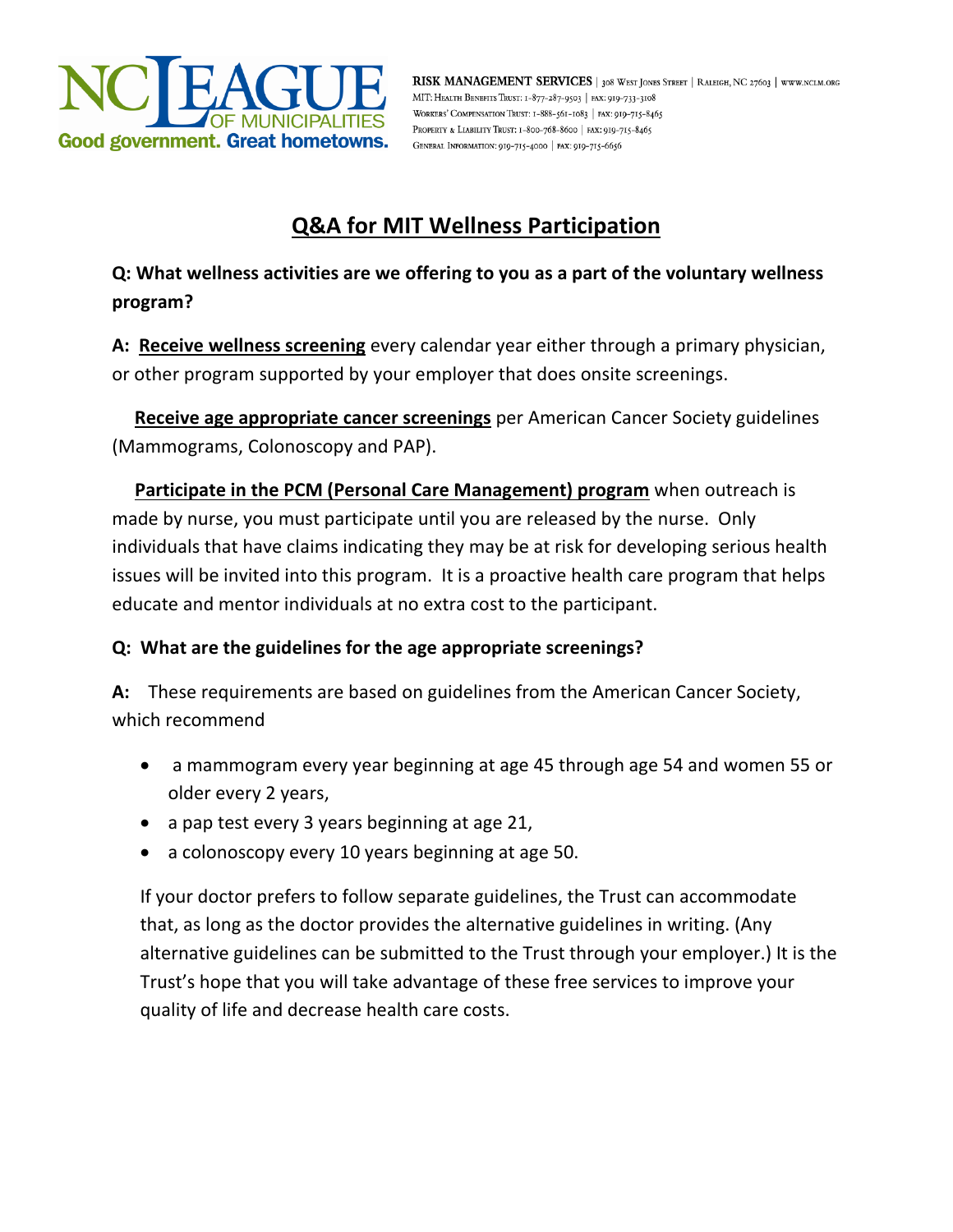## **Q: What happens if I do not participate in MIT Wellness?**

**A:** Individuals are not required to participate. Participation is entirely voluntary. However, those that do not participate will have a 10% higher premium. This surcharge is not for the employer to pay but the individual and it will be payroll deducted.

**Q:** What claims will the plan review to determine who pays 10% higher premiums for 2017/2018 renewal?

**A:** The plan will be reviewing all claims filed calendar year 2018 for this information. You will pay the 10% surcharge of premium until the following 7/1 renewal.

**Q:** What if I am a new hire or a newly added spouse?

**A:** Any employee or spouse that has medical coverage effective 7/1 or later in any fiscal year would not have to meet requirements until the following calendar year. *Example:* employee effective 7/15/2018, requirements must be met by 12/31/2019. Anyone effective prior to 7/1 would have to meet requirements of current calendar year. *Example:* employee or spouse effective 6/26/2018, wellness participation must be met by 12/31/2018.

**Q:** What if I have a birthday that puts me in a category for an age appropriate screening near the end of the calendar year?

**A:** Anyone having a birthday after 7/1 that makes them fall under the age appropriate cancer screening category will have until the end of the next calendar year to fulfill the requirement. *Example:* 50<sup>th</sup> birthday 11/12/2018, colonoscopy screening requirement must be met by 12/31/2019. Anyone with a birthday prior to 7/1 would have to meet age appropriate screening requirements in the same calendar year. *Example:* 50th birthday 05/06/2018, colonoscopy screening requirement must be met by 12/31/2018.

**Q:** What if we are a new group?

**A:** If a group has a 7/1 start date this will not affect their first renewal but will affect their second renewal unless employer indicates start immediately.

**Q:** Who falls under these requirements?

**A:** Employee's and Spouse's covered under the MIT medical program.